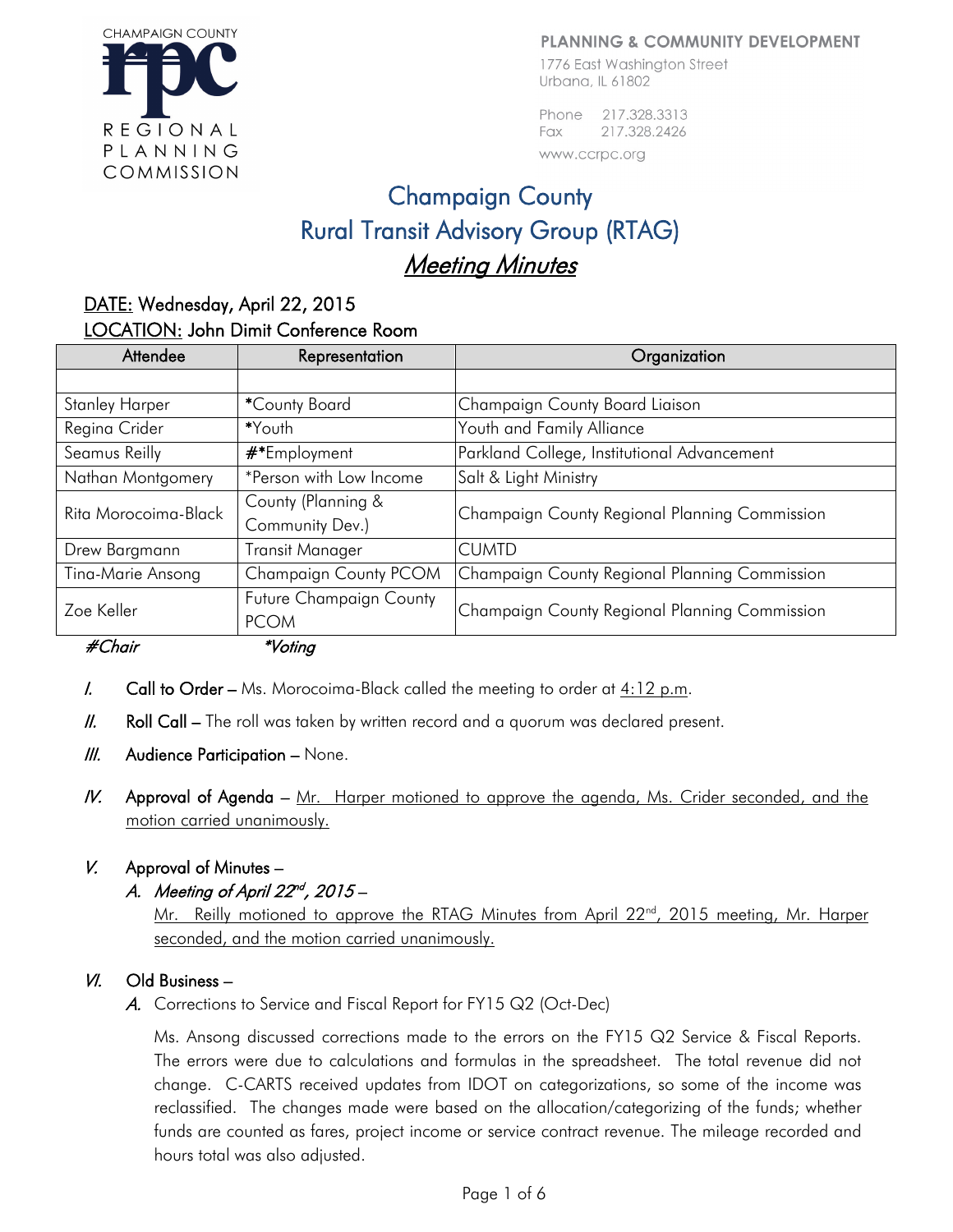## **VII.** New Business

- A. RTAG Chair Selection Mr. Harper made a motion to nominate Seamus Reilly as Chair of the RTAG committee. Mr. Montgomery seconded. The motion to nominate Seamus Reilly as Chair of the RTAG committee carried unanimously.
- B. Champaign County FY15  $3<sup>rd</sup>$  Quarter (Jan-Mar) Service Report Ms. Ansong reported on the Service numbers showing comparisons between the current FY15 Third Quarter, last year's FY14 Third Quarter and the previous FY15 Second Quarter. Following are highlights of the discussion:
	- FY15 Third quarter total trips were 5,337. Although there are 220 less trips from the previous quarter, the trip number has increased significantly from FY14 Third Quarter.
	- Employment remains the major trip type. In FY14, the main trip was medical.
	- Lift use has remained about the same. This is due to the reduction in senior trips. The reduction is not uncommon since employment has become the major trip type. The percentage of senior population in rural areas is only about 15%.
	- Although trip denials are significantly high, the number is much better than last year. Some efficiency in scheduling and changes in policy account for the high number. Mr. Bargmann gave reasons for the trip denials to include: time that was requested to travel, previously scheduled passengers, vehicles were not available in the area, the ride was being requested outside of the service hours of the day or the weather was a factor.
	- The advanced ride request has been 48 hours, but the demand has grown such that it is requested that rides be booked in a month advance.
	- There are capacity issues with C-CARTS, but six new vehicles have been ordered from IDOT which should eliminate those issues.
	- Mileage has increased from last year. Hours have increased due to efficiencies since CUMTD has taken over the service.
	- It was suggested that total number of people serviced be included in the report, as well as age limit of population serviced and the communities being served. Mr. Bargmann indicated there is a scheduling and dispatching software program in place at CUMTD which includes more comprehensive data reporting. C-CARTS is hoping to incorporate the software program in the future.

## C. Champaign County FY15 3<sup>rd</sup> Quarter (Jan-Mar) Fiscal Report  $-$  Ms. Ansong discussed the following:

- Since CUMTD took over the service in October of 2014, more detailed fiscal data is available which allows C-CARTS to break out revenues by fares and service contracts.
- Since the start of service with CUMTD on October 1, 2014, total revenues have decreased due to the service contract revenue.
- To date, total revenue in fares is \$13,961.31 for the third quarter. The service contract revenue is \$272 for the third quarter. Mr. Reilly questioned the decrease in fares during the beginning months. Mr. Bargmann commented that November and December were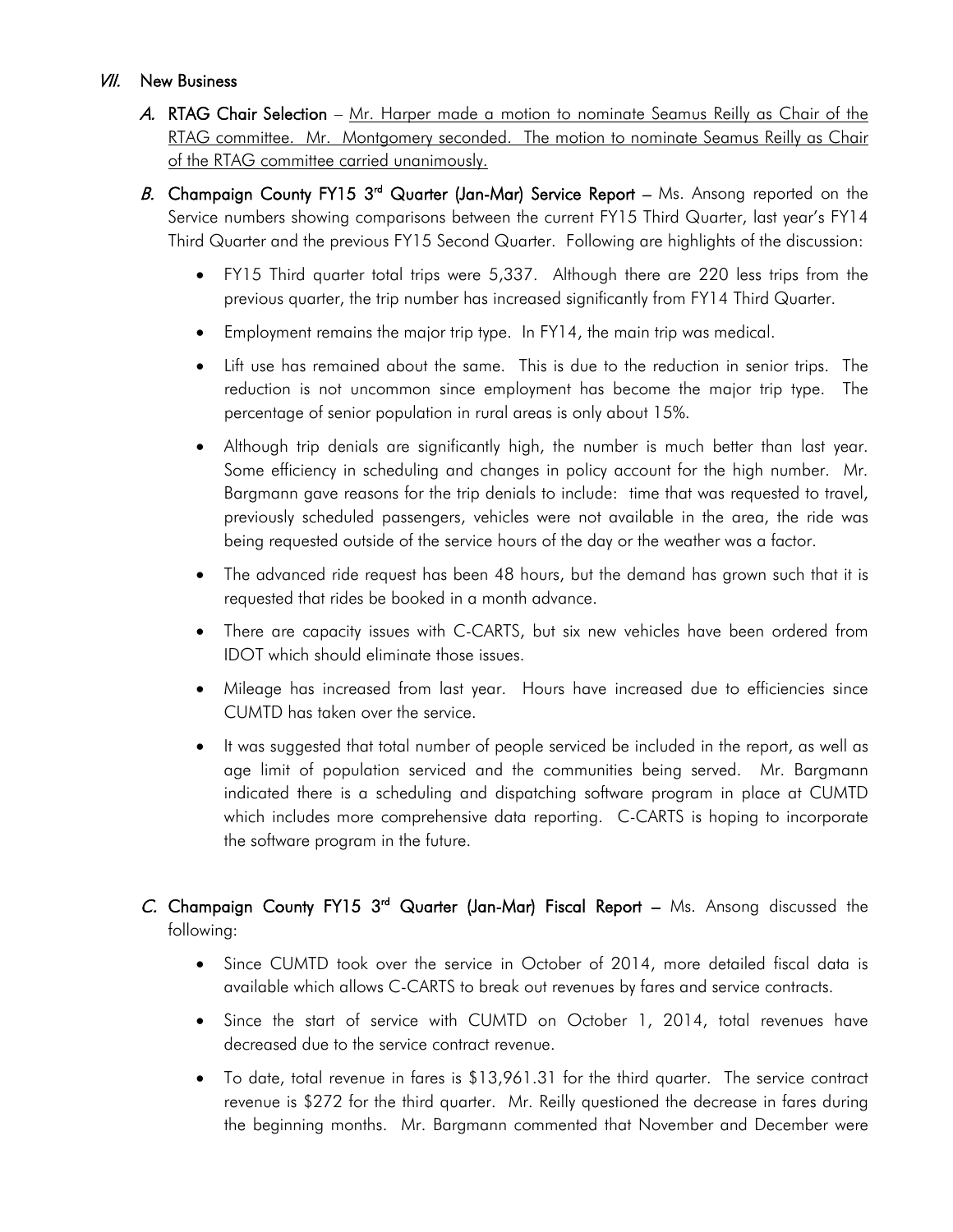impacted by the holidays as well as issues with the weather. There were snow days where service was suspended entirely, which affected ridership.

- Ms. Ansong discussed the two grants the federal grant which stays the same at \$153,871 and a state grant - Downstate Operating Assistance Program (DOAP) which is \$587,000 for total grand funds of approximately \$741,000. Total remaining grant funds: \$447,217.
- D. Health Alliance Service Contract and other Service Contracts There were two service contracts Champaign County Nursing Home and Health Alliance.

Health Alliance changed their policy stating that in order to provide service for their clients; C-CARTS must be a designated Medicaid provider. Some of the bills C-CARTS sent were only reimbursed a fraction of the expenses that were incurred. Therefore, the service contract no longer exists.

The Champaign County Nursing Home service is minimal due to the fact that they have their own vehicles. C-CARTS is only used as a back-up service.

Until the current capacity issues are resolved, it would be difficult to pursue other service contracts. The question arose about becoming a Medicaid provider. Mr. Bargmann explained that all of CUMTD would have to become a Medicaid provider which is not realistic for that to occur at this time.

Service Contracts are needed to provide local match for C-CARTS to be able to draw down the state funding allocation. Ms. Black commented that Rantoul is the biggest market for C-CARTS. Ms. Black discussed the possibility of working on a service contract with the larger employers in the Rantoul area to provide transportation for their employees. The companies would provide the local match for C-CARTS to draw down the state funding once new vehicles have been received. With the local contracts in place, C-CARTS will be able to use more state funding to be able to operate six to seven additional vehicles.

The Committee discussed possible contacts for service contracts:

- Conair, Eagle Wings and Easton-Bell Sports, as well as some schools are currently using the C-CARTS service.
- Other people come from Champaign to Rantoul on a daily basis.
- There are not many riders for the University of Illinois. Ms. Black indicated that the University of Illinois is hesitant due to the cuts from the State of Illinois.
- A suggestion was made to approach the Union at the University of Illinois.
- Other suggestions made were hotel/motel associations, restaurant associations, Worknet Center on Mattis Avenue, Francis Nelson Health Center (Nancy Greenwalt) and Community Choices.
- It was also mentioned that juveniles who have difficulty getting to court from the rural area may benefit from the service. It might be worthwhile to speak with probation or the state's attorney offices.
- Mr. Reilly stated that Worknet provides for transportation reimbursement for unemployed people who are taking courses. He suggested getting in contact with Samuel Byndom.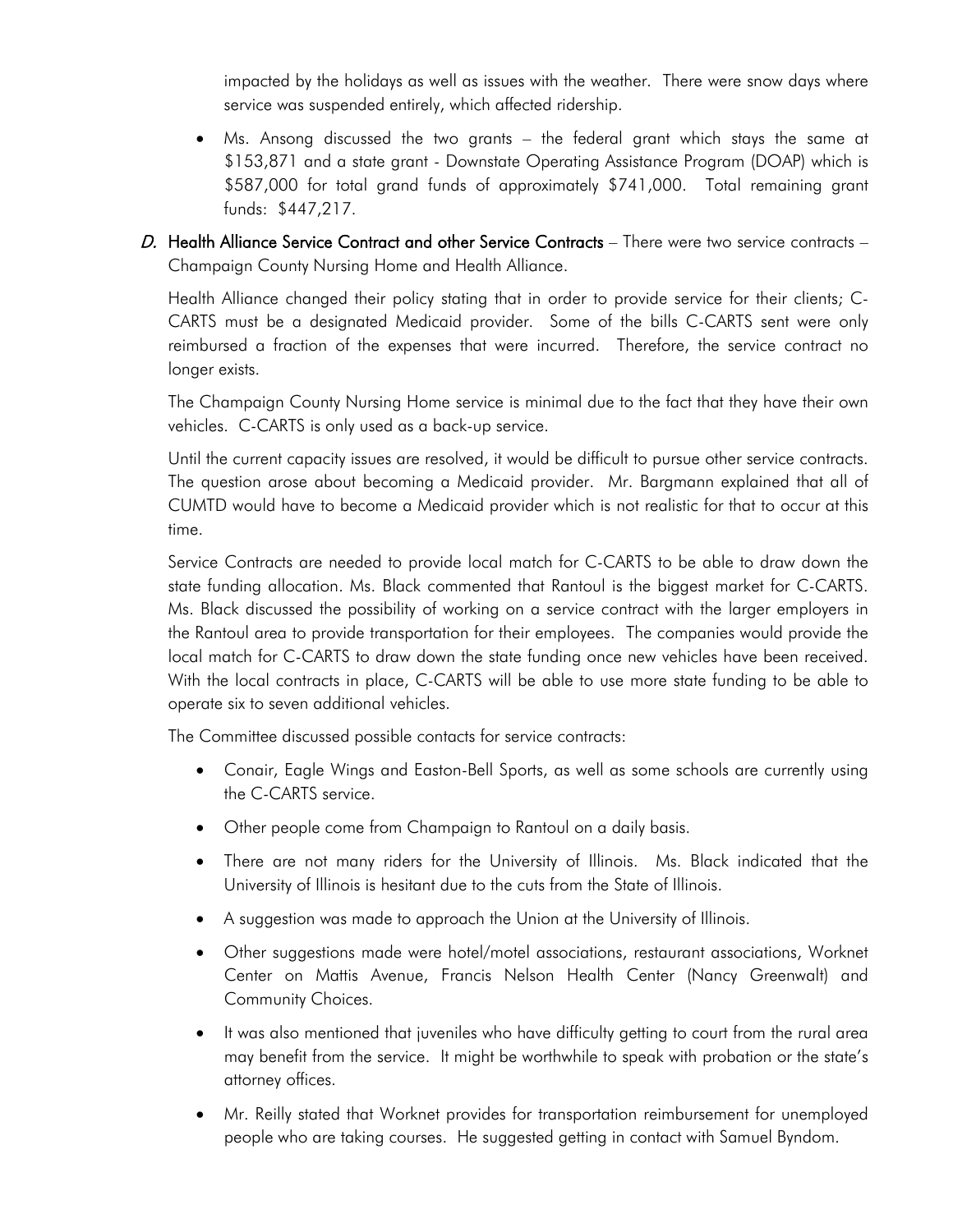Service contracts vary. One contract might be set up on a per trip basis with a time and fare. Another contract may pay a certain fee on a monthly basis which guarantees that a vehicle will be there at designated times during the day. Ms. Ansong commented that when a company has a service contract, the rides are generally guaranteed; the fare is at a premium cost. With Health Alliance, there was a flat fare for drop off and they were also billed for per loaded mile for the individual, i.e. 80 cents a mile.

Ms. Black summarized the discussion by stating that the local funding will be necessary to operate the new vehicles that are on order.

E. Deviated Fixed Route Feasibility Study – Based on ridership patterns with high demands around and between Rantoul and in the urbanized area, the system is being proposed to be changed from on demand response service where people call and reserve rides ahead of time to a more reliable and scheduled service. Deviated fixed route is a hybrid between urban fixed route transit and rural typical demand response. The idea would be to follow a fixed route on demand, and depending on whether a rider has a disability, the bus driver would make a deviation in his/her route. If the rider didn't have a disability, he/she would pay a per mile rate.

To implement this plan, C-CARTS applied for a grant through IDOT Department of Public and Intermodal Transportation (DPIT) to fund a feasibility study to determine where routes should be, and whether it should be a demand response or deviated fixed route. Ms. Black made the following comments regarding the grant:

If the grant is approved and the funding is received in July, the study will begin, analyzing all of the routes, with the idea of having a final report at the beginning of next year which will be discussed with RTAG. However, there is a possibility that the grant process could be longer due to the fact that the governor is looking at the long list of grants to determine which should be approved.

- The report would then be presented to the County Board to be approved. Once approved, the changes to the service would be implemented on July  $1<sup>st</sup>$  or October  $1<sup>st</sup>$ .
- If a system is put in place similar to what is in Champaign-Urbana that is a specific route, C-CARTS would operate more efficiently, and ridership would increase. The question came up on changing the hours as a result of the feasibility study. Ms. Ansong indicated that RTAG is in the process of completing their annual rider survey which would give feedback from riders on what time slots would be of benefit to them.
- Service to Parkland College was discussed as a possible route for C-CARTS. It would be an opportunity for high school students in the area to take classes at Parkland College. Ms. Black asked if a service contract with Parkland College for a route from the college to Rantoul would be possible. Mr. Reilly indicated that further cost information would be needed.
- Another suggestion was made that contact be made with the Mental Health Board to provide service to families that require transportation to appointments associated with their mental health. The Pavilion was also mentioned as a possible source for a service contract.
- F. Implications of Proposed FY16 Budget Cuts The governor has proposed two strategies: The first strategy is to cut the total amount of funds that are allocated to C-CARTS. The proposed cut is approximately \$200,000. Ms. Ansong indicated that in previous years, \$200,000 has been left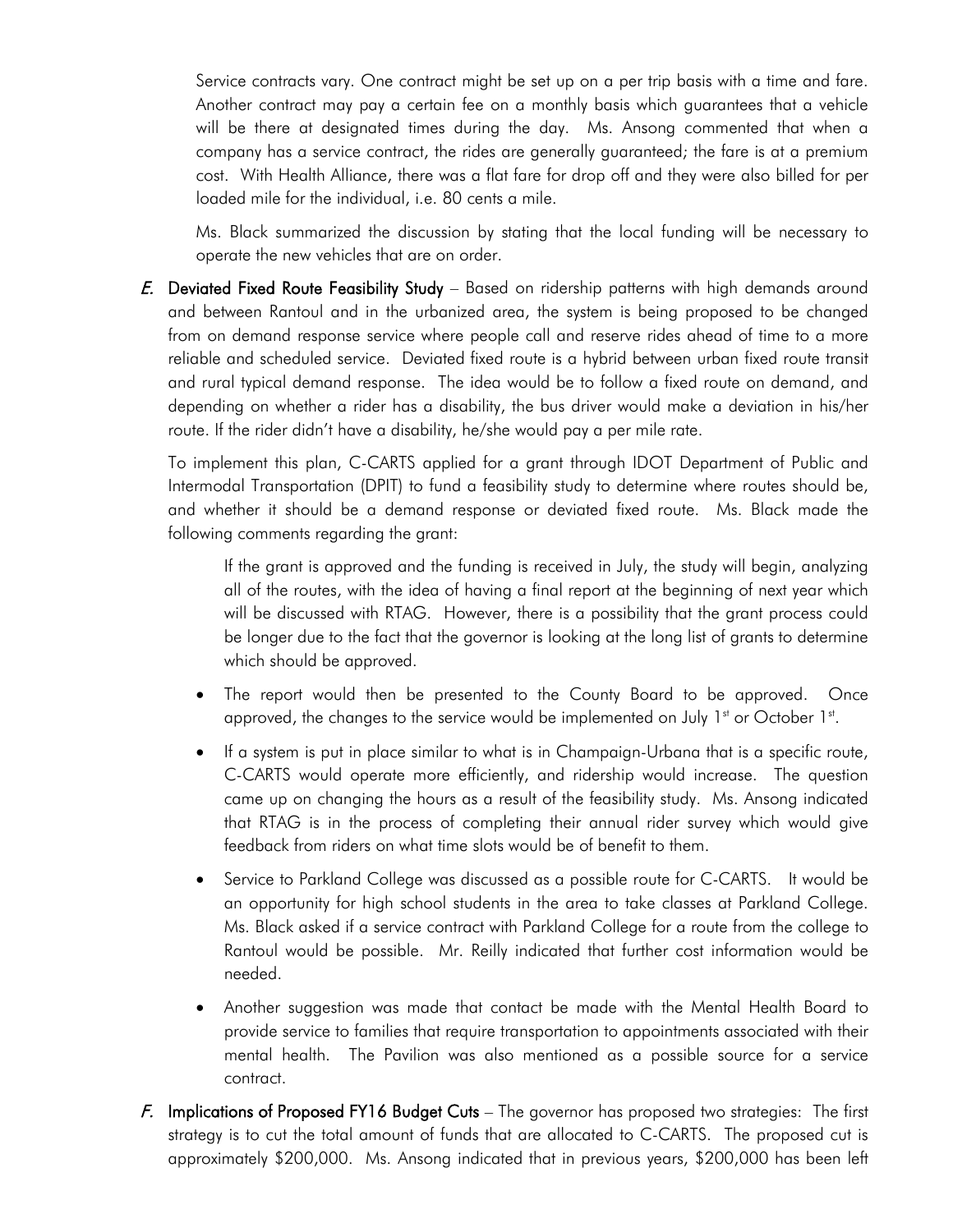unused from all allocated grant funds. Each year the cost to operate the service is between \$450,000-500,000, operating eight vehicles. When more vehicles arrive, budget will become a challenge. The second strategy is to cut the reimbursement percentage for state funding. The current reimbursement rate is 65%. The new proposed rate is 55%.

- G. FY16 Grant Application The application was received on April 12<sup>th</sup>, 2015. The staff has 30 days to complete the grant application. It will be due on May 15<sup>th</sup>, 2015. As part of the grant application, public meetings are tentatively scheduled for May  $12<sup>th</sup>$  from 10:00 a.m. – 11:00 a.m. at Mahomet Administrative Services and 5:30 p.m. – 6:30 p.m. at the Multi-Cultural Community Center in Rantoul.
- H. Employee Benefits Mr. Bargmann highlighted some of the employee benefits for C-CARTS under CUMTD.
	- Employees have the benefit of using an on-site gym that is employee funded at a minimal cost per paycheck.
	- Employees are eligible for the Urbana Municipal Credit Union.
	- A uniform allowance is provided.
- $I.$  Pay Structure for Drivers The hourly rate for operators is \$11.00. In most years, a 3% increase has been received. As CUMTD employees, C-CARTS drivers are part of a three year pay schedule where they receive 2% a year and a cost of living adjustment.

For the time that a driver does not have a client on board, the driver is clocked out for that time. CUMTD is looking to change the option to: 1. Give half pay during the down time. 2. Pay for the entire time the employee is working.

However, by changing the system, the Affordable Care Act would have an impact. Anyone that works an average of 30 hours a week over the course of the year would have to be offered health benefits. This is a very large budget item. Mr. Bargmann noted that there was not an employee eligible under the Affordable Care Act for the health benefit in the next fiscal year.

The question arose as to whether CUMTD drivers would be able to help with the routes. Mr. Bargmann indicated that the CUMTD drivers are not allowed to cross over to C-CARTS. The two are separate. The reimbursement rates/compensation rates at CUMTD are quite different than C-CARTS.

Mr. Bargmann commented that the demographic of the majority of the C-CARTS employees are retirees that don't necessarily need the job. On an average, the drivers work between 25 and 29 hours a week. Currently, there are 13 drivers. Next year's budget plan is to add four more drivers for the new vehicles coming in and pursue new service contracts. The additional drivers will also allow flexibility as the current drivers are working five days a week, and this would allow for back-up.

## Summary:

It was agreed that a fixed route system is necessary. Ms. Black indicated that there are three concerns:

- When will the new vehicles be delivered?
- Will we have the same funding?